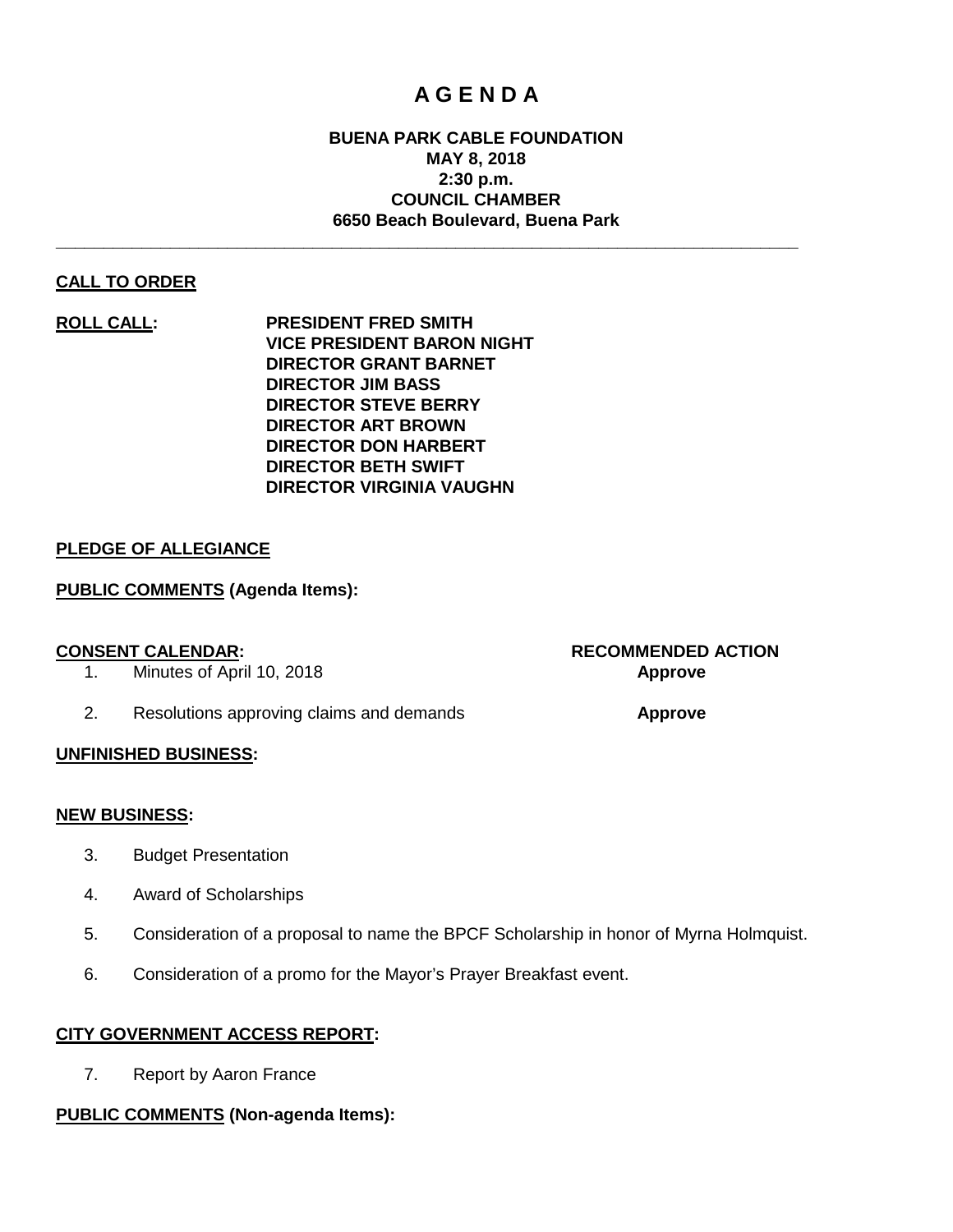# **ANNOUNCEMENTS:**

**ADJOURNMENT:** Next meeting is scheduled for Tuesday, June12, 2018 at 2:30 p.m.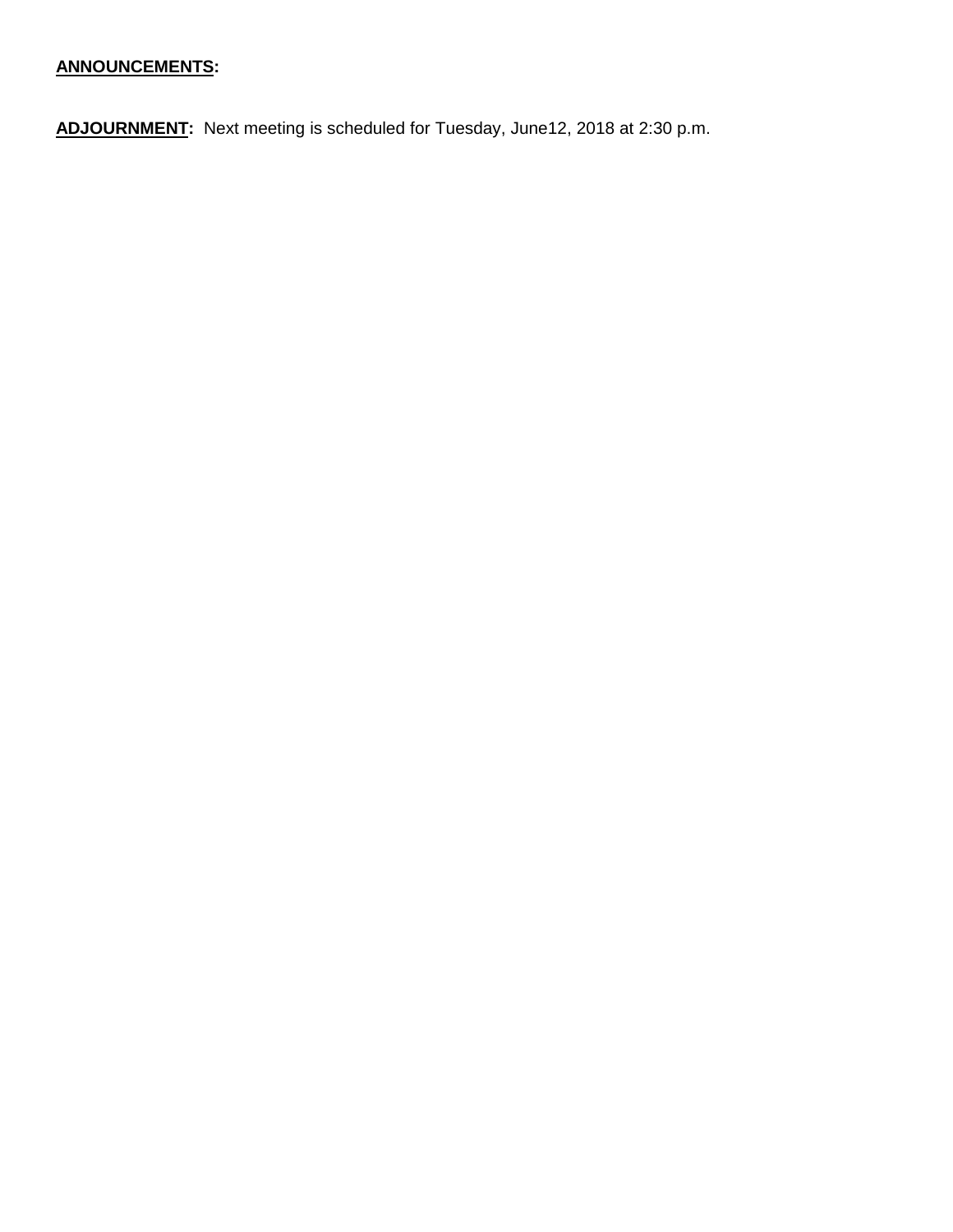#### **BUENA PARK CABLE FOUNDATION MINUTES OF MEETING April 10, 2018**

President Fred Smith called the Buena Park Cable Foundation Meeting of April 10, 2018 to order at 2:30 p.m. in the Council Chamber, 6650 Beach Boulevard, Buena Park, California.

PRESENT: Bass, Berry, Harbert, Night, Smith, Swift (entered at 2:35 p.m.) and Vaughn ABSENT: Barnet and Brown

**ALSO PRESENT:** Aaron France, Deputy City Manager and Marsha Cook, Executive Assistant.

#### **PLEDGE OF ALLEGIANCE**

Steve Berry led the Pledge of Allegiance to the flag.

#### **PUBLIC COMMENTS (Agenda Items):**

There were no public comments.

#### **CONSENT CALENDAR:**

#### **MINUTES OF February 13, 2018**

#### **RESOLUTION APPROVING CLAIMS AND DEMANDS**

| <b>MOTION:</b>  | Night/Harbert to APPROVE the Consent Calendar |
|-----------------|-----------------------------------------------|
| AYES:           | Bass, Harbert, Night, Smith, Swift and Vaughn |
| <b>ABSTAIN:</b> | Berry (on Minutes)                            |
| NOES:           | <b>None</b>                                   |
| ABSENT:         | <b>Barnet and Brown</b>                       |

#### **UNFINISHED BUSINESS**

Aaron France reviewed the 5-month trial period for filming Planning Commission meetings, noting that they have been filming meetings since October 2017 for broadcast on BPTV. He provided analytics showing that on-line viewership was low. He also added that this was not an indication of live or replay viewership on AT&T Uverse or Spectrum Cable (television).

He explained that the costs for filming these meetings are currently being absorbed into the budget for filming Council meetings, and that there would be an additional cost for indexing and archiving the meetings on the City's website if the Foundation decided to continue providing the service.

Directors Night and Bass indicated that they were opposed to continuing the filming of Planning Commission meetings. Directors Swift and Smith expressed their support for the sake of transparency.

Aaron France relayed that staff was neutral on the issue, but that future revenue shortages could become a consideration. Director Smith shared that if this became a budget concern, alternative cuts could be made to other programming.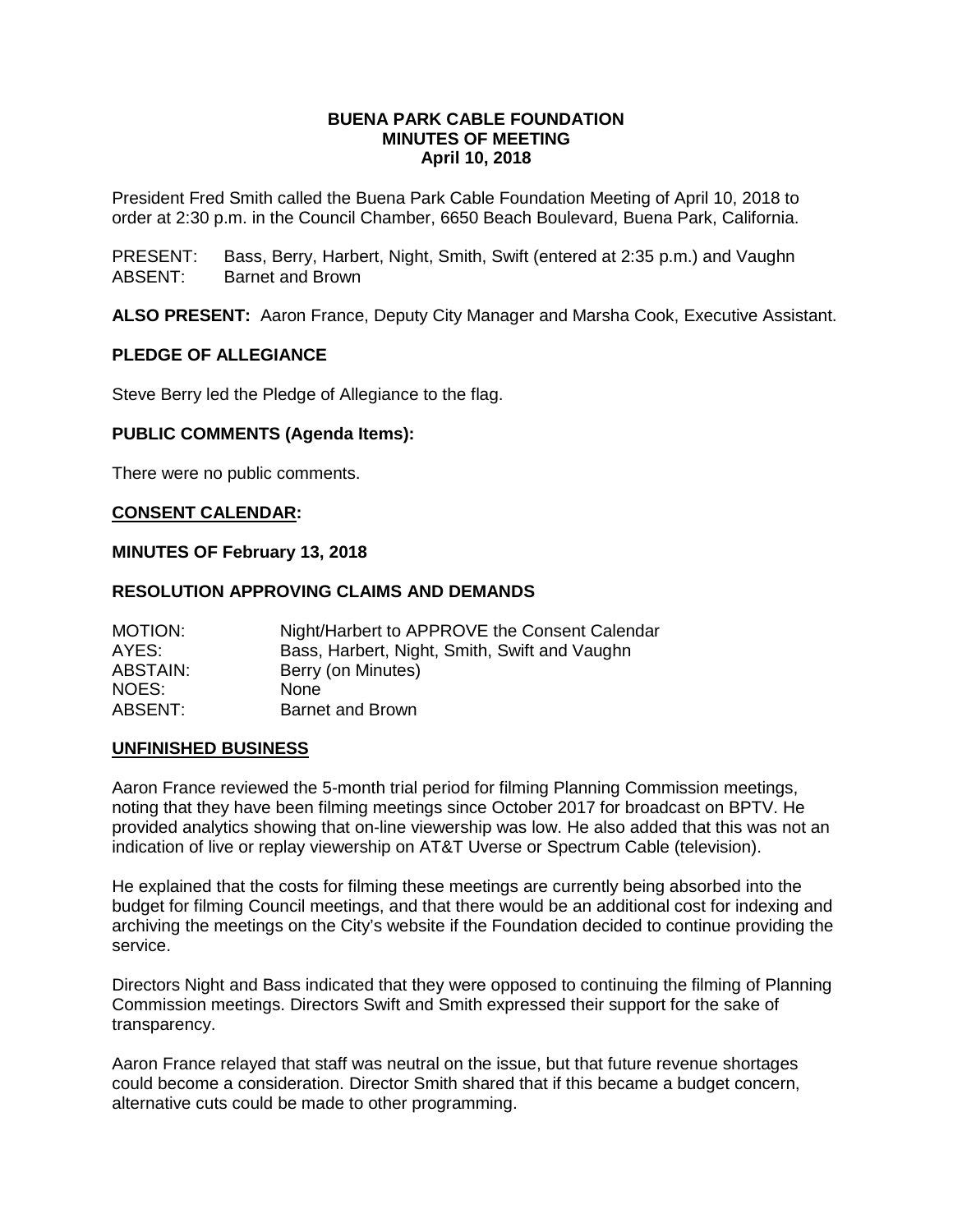BUENA PARK CABLE FOUNDATION April 10, 2018 PAGE 2

| MOTION: | Harbert/Swift to continue filming the Planning Commission meetings until |
|---------|--------------------------------------------------------------------------|
|         | the budget is evaluated for the next fiscal year.                        |
| AYES:   | Harbert, Smith, Swift and Vaughn                                         |
| NOES:   | Berry, Night and Bass                                                    |
| ABSENT: | Barnet and Brown                                                         |

#### **NEW BUSINESS**

#### **Budget Preparation – Selection of a Subcommittee**

Aaron France asked for members to be on the Budget Sub-Committee. Volunteering for the Committee was:

Baron Night Don Harbert Virginia Vaughn

Aaron France noted that he would be scheduling a meeting for a future date and advise Sub-Committee members.

#### **CITY GOVERNMENT ACCESS REPORT**

Aaron France reported that BPTV is currently airing the current edition of What's New In Two, the Buena Park Spring 2018 edition, a Love Buena Park promo, a Children's Art Festival promo, Adopt-a-Pet, Community Update, Crime Watch, City Council meetings, Planning Commission meetings, and the current Buena Park Library show.

Director Night noted that some of the information on the BPTV promotional slides needed updating.

#### **PUBLIC COMMENTS (Non-agenda Items):**

There were no public comments.

#### **ANNOUNCEMENTS**

Director Harbert reminded everyone about the Love Buena Park event on April 28<sup>th</sup> and asked for projects and volunteers.

Director Swift suggested painting house address numbers on curbs as a good city project.

Deputy City Manager Aaron France announced that Myrna Holmquist has officially retired effective March 10, 2018.

#### **ADJOURNMENT**

There being no further business, the meeting was adjourned at 2:54 p.m. The next meeting is scheduled for May 8, 2018 at 2:30 p.m.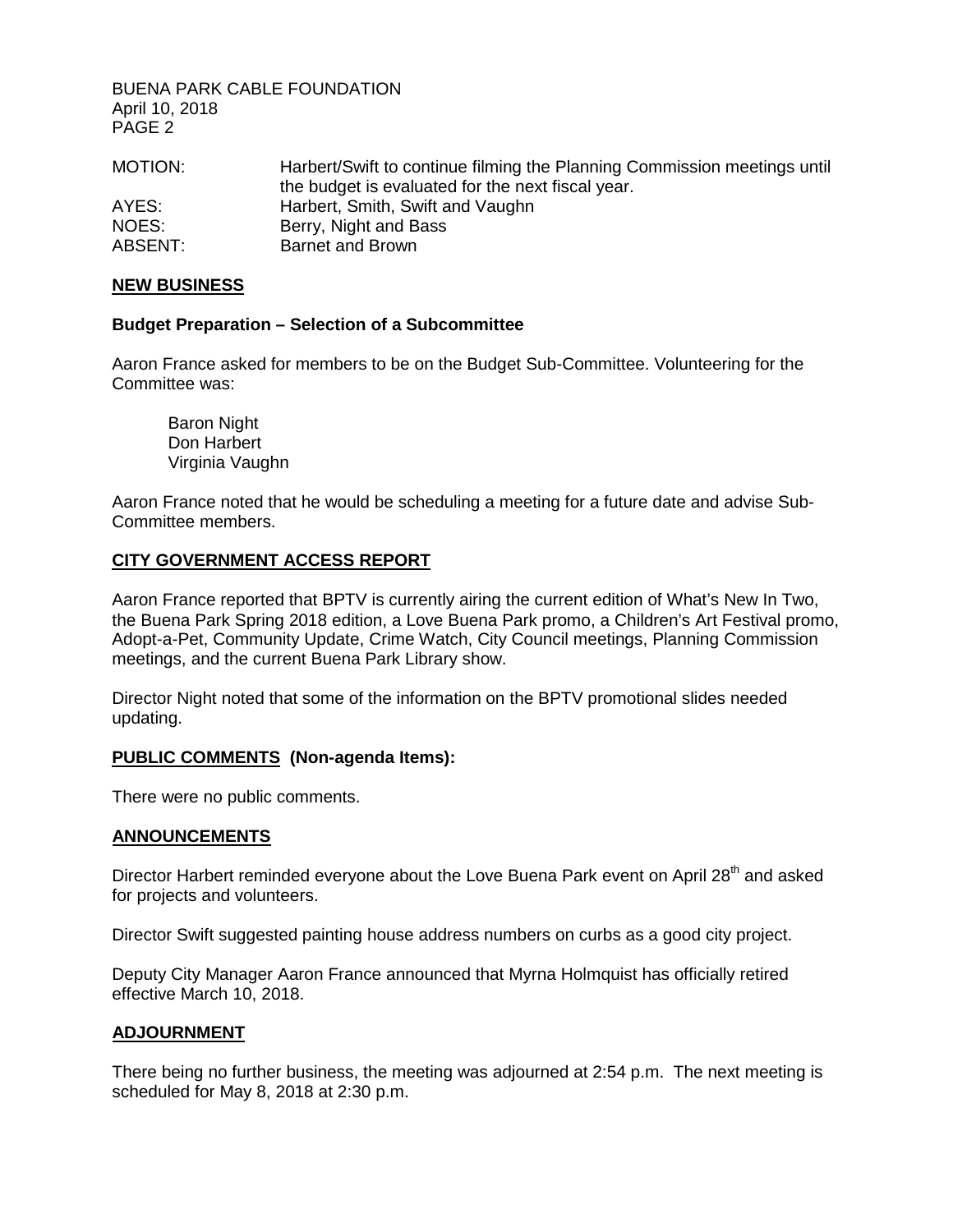BUENA PARK CABLE FOUNDATION April 10, 2018 PAGE 3

## **ATTEST:**

\_\_\_\_\_\_\_\_\_\_\_\_\_\_\_\_\_\_\_\_\_\_\_\_\_\_\_\_\_ \_\_\_\_\_\_\_\_\_\_\_\_\_\_\_\_\_\_\_\_\_ Marsha Cook, Exec. Asst. Fred Smith, President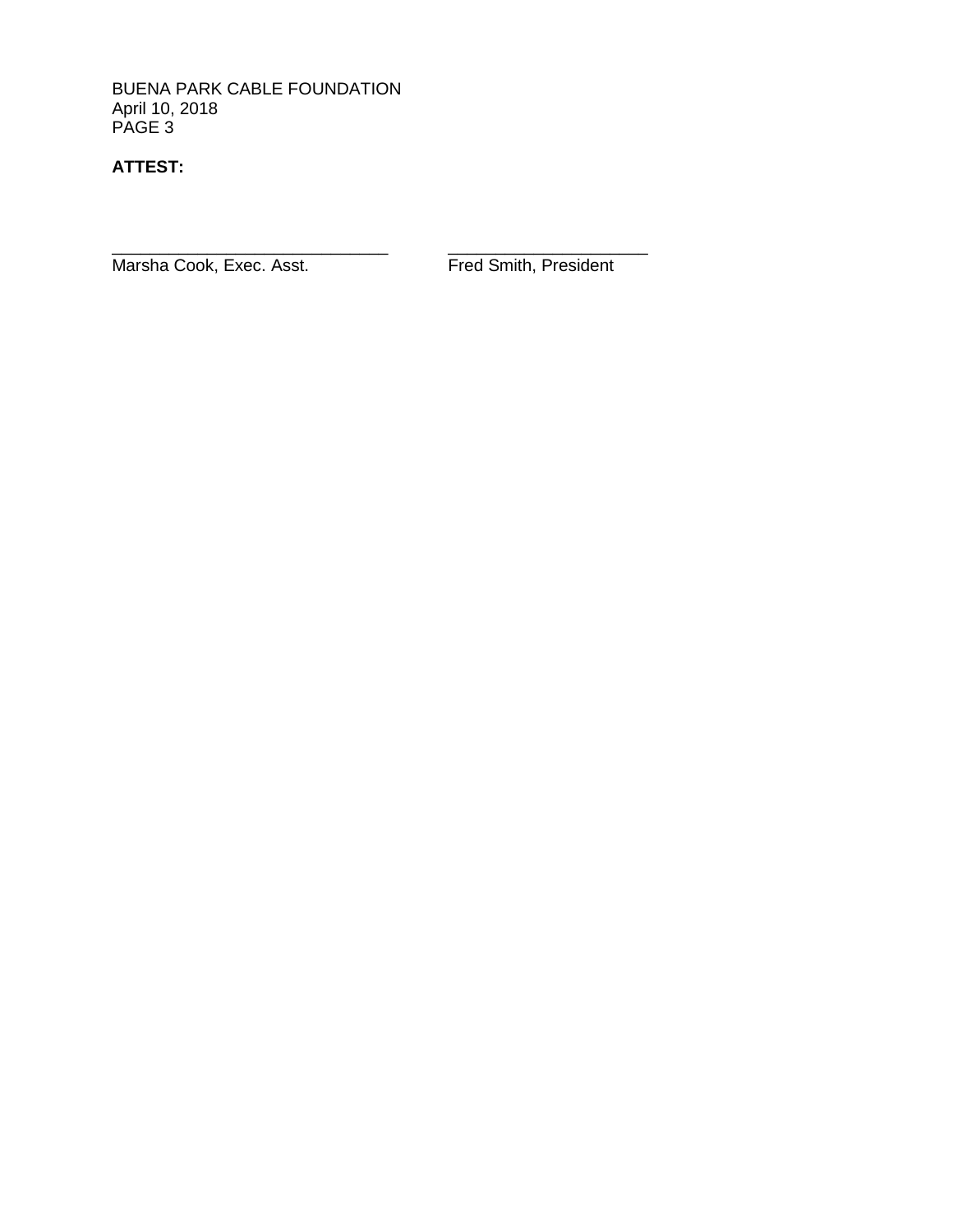#### **BUENA PARK FOUNDATION Income Statement March 31, 2018**

|                 |                                         | <b>Current Year</b> |              |                     |                |               |             | <b>Prior Year</b> |              |
|-----------------|-----------------------------------------|---------------------|--------------|---------------------|----------------|---------------|-------------|-------------------|--------------|
|                 |                                         |                     |              | Actual<br>Variance- |                |               |             | Actual            |              |
|                 |                                         |                     |              |                     | Period Ending  | Favorable     |             | Period Ending     |              |
|                 |                                         | <b>Budget</b>       |              |                     | March 31, 2018 | (Unfavorable) |             | June 30, 2017     |              |
|                 |                                         |                     |              |                     |                |               |             |                   |              |
| <b>REVENUES</b> |                                         |                     |              |                     |                |               |             |                   |              |
|                 | 3410 Investment Income                  | \$                  | 50.00        | \$                  | 2.03           | \$            | (47.97)     | $\mathfrak{s}$    | 83.34        |
|                 | 3900 Miscellaneous Revenue              |                     |              |                     |                |               |             |                   |              |
|                 | 3951 Contribution from Time Warner/AT&T |                     | 100,000.00   |                     | 53,989.65      |               | (46,010.35) |                   | 104,604.72   |
|                 | <b>Total Revenues</b>                   |                     | \$100,050.00 | \$                  | 53,991.68      | \$            | (46,058.32) | \$                | 104,688.06   |
|                 | <b>EXPENDITURES</b>                     |                     |              |                     |                |               |             |                   |              |
|                 |                                         |                     |              |                     |                |               |             |                   |              |
|                 | 5214 Taxes and Fees                     |                     | 100.00       |                     | 61.00          |               | 39.00       |                   | 81.00        |
|                 | 5219 Time Warner Video Services         |                     | 1,000.00     |                     | 881.56         |               | 118.44      |                   | 1,019.52     |
|                 | 5220 Government Access/City             |                     | 72,000.00    |                     | 53,363.96      |               | 18,636.04   |                   | 83,797.32    |
|                 | 5221 Government Access/Council          |                     | 6,000.00     |                     | 4,335.00       |               | 1,665.00    |                   | 5,000.00     |
|                 | 5223 Ministerial Series                 |                     | 3,300.00     |                     | 550.00         |               | 2,750.00    |                   | 1,925.00     |
|                 | 5225 Member Salaries                    |                     | 3,000.00     |                     | 2,100.00       |               | 900.00      |                   | 3,300.00     |
|                 | 5227 Misc Expenses/Add'l Programming    |                     | 2,500.00     |                     | 125.00         |               | 2,375.00    |                   | 995.00       |
|                 | 5230 Scholarships                       |                     | 10,000.00    |                     |                |               | 10,000.00   |                   | 4,000.00     |
|                 | 5240 Professional Services              |                     | 1,600.00     |                     |                |               | 1,600.00    |                   | 1,582.00     |
|                 | 5245 Accounting/Staff Services          |                     | 5,000.00     |                     |                |               | 5,000.00    |                   | 13,000.00    |
|                 | 5250 Equipment Maintenance              |                     | 2,000.00     |                     | 151.46         |               | 1,848.54    |                   | 1,548.85     |
|                 | 5260 Equipment Replacement Fund         |                     | 3,500.00     |                     |                |               | 3,500.00    |                   | 1,115.00     |
|                 | 5410 Stationery/Supplies                |                     | 250.00       |                     | 52.47          |               | 197.53      |                   | 67.58        |
|                 | 5411 Printing                           |                     | 150.00       |                     |                |               | 150.00      |                   |              |
|                 | 5420 Books/Dues/Subscriptions           |                     | 200.00       |                     | 108.95         |               | 91.05       |                   | 80.00        |
|                 | 5430 Postage                            |                     | 100.00       |                     |                |               | 100.00      |                   | 49.00        |
|                 | 5840 Capital Outlay                     |                     | 2,000.00     |                     |                |               | 2,000.00    |                   | 2,000.00     |
|                 | <b>Total Expenditures</b>               |                     | 112,700.00   |                     | 61,729.40      |               | 50,970.60   |                   | 119,560.27   |
|                 | Revenues Over (Under) Expenditures      |                     | (12,650.00)  |                     | (7, 737.72)    |               | 4,912.28    |                   | (14, 872.21) |
|                 | Fund Balance, Beginning of Period       |                     | 28,401.58    |                     | 28,401.58      |               |             |                   | 43,273.79    |
|                 | Fund Balance, End of Period             | \$                  | 15,751.58    | \$                  | 20,663.86      | \$            | 4,912.28    |                   | 28,401.58    |